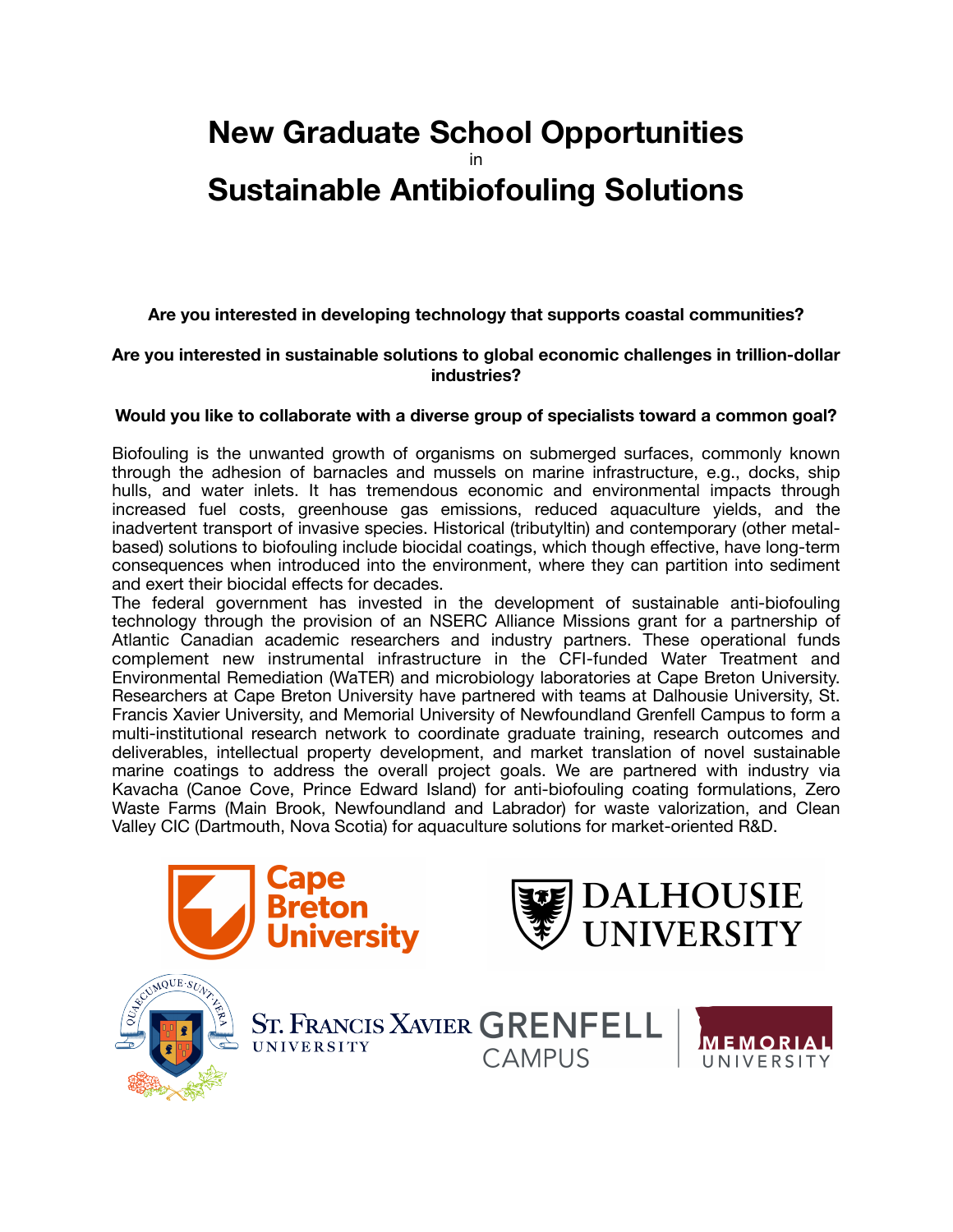# *Available Projects*

# *Project A (Dr. Tony Walker, Dalhousie University and Dr. Martin Mkandawire, Cape Breton University):*

This project consists of the development of novel coating materials, understanding their properties and impact on efficacy, and life cycle analyses to understand their sustainability compared with each other and current market solutions. Additionally, the candidate will explore the off-target ecological impacts of shipborne coatings, including as shed microplastics. The candidate will be registered in a Master of Environmental Studies program offered by the School for Resource and Environmental Studies, Dalhousie University but will be part of a multi-institutional team. The target start date is September 2022. For more information regarding the project please contact Dr. Tony Walker at [trwalker@dal.ca](mailto:trwalker@dal.ca)

Work Location(s): Dalhousie, Halifax, Nova Scotia (coursework and literature studies) and CBU, Sydney, Nova Scotia (experimental work and literature studies).

#### *Project B (Dr. Russell Wyeth, St. Francis Xavier University and Dr. Ken Oakes, Cape Breton University):*

This project is focused on developing experimental approaches for evaluating anti-biofouling activity during high-throughput and field testing of coatings and/or UVC irradiation. The candidate will be registered in a Master of Science program at St. Francis Xavier University and will interact with the Center for Biofouling Research, but also participate in the multiinstitutional team including some travel to do experimental work at Cape Breton University. The target start date for this project is January 1, 2023 or earlier. For more information regarding the project please contact Dr. Russell Wyeth at [rwyeth@stfx.ca](mailto:rwyeth@stfx.ca) and/or visit<https://wyethlab.ca/>

Work Location(s): St. Francis Xavier, Antigonish, Nova Scotia with occasional travel to CBU, Sydney, Nova Scotia.

#### *Project C (Dr. Shegufta Shetranjiwalla, Grenfell Campus, Memorial University of Newfoundland, Corner Brook, Newfoundland and Labrador and Dr. Xu Zhang, Cape Breton University):*

This project is focused on the development of novel (bio)polymeric coatings for marine antifouling applications and will include biopolymer extraction, synthetic functionalization, and materials characterization. The candidate will be registered in a Master of Science program at Memorial University of Newfoundland on their Grenfell Campus, but will also closely interact with the multi-institutional network. This project has a target start date of September 2022. For more information please contact Dr. Shegufta Shetranjiwalla at [sshetranjiwalla@grenfell.mun.ca](mailto:sshetranjiwalla@grenfell.mun.ca)

Work location: Memorial University of Newfoundland, Grenfell Campus, Corner Brook, Newfoundland and Labrador with some potential travel to CBU.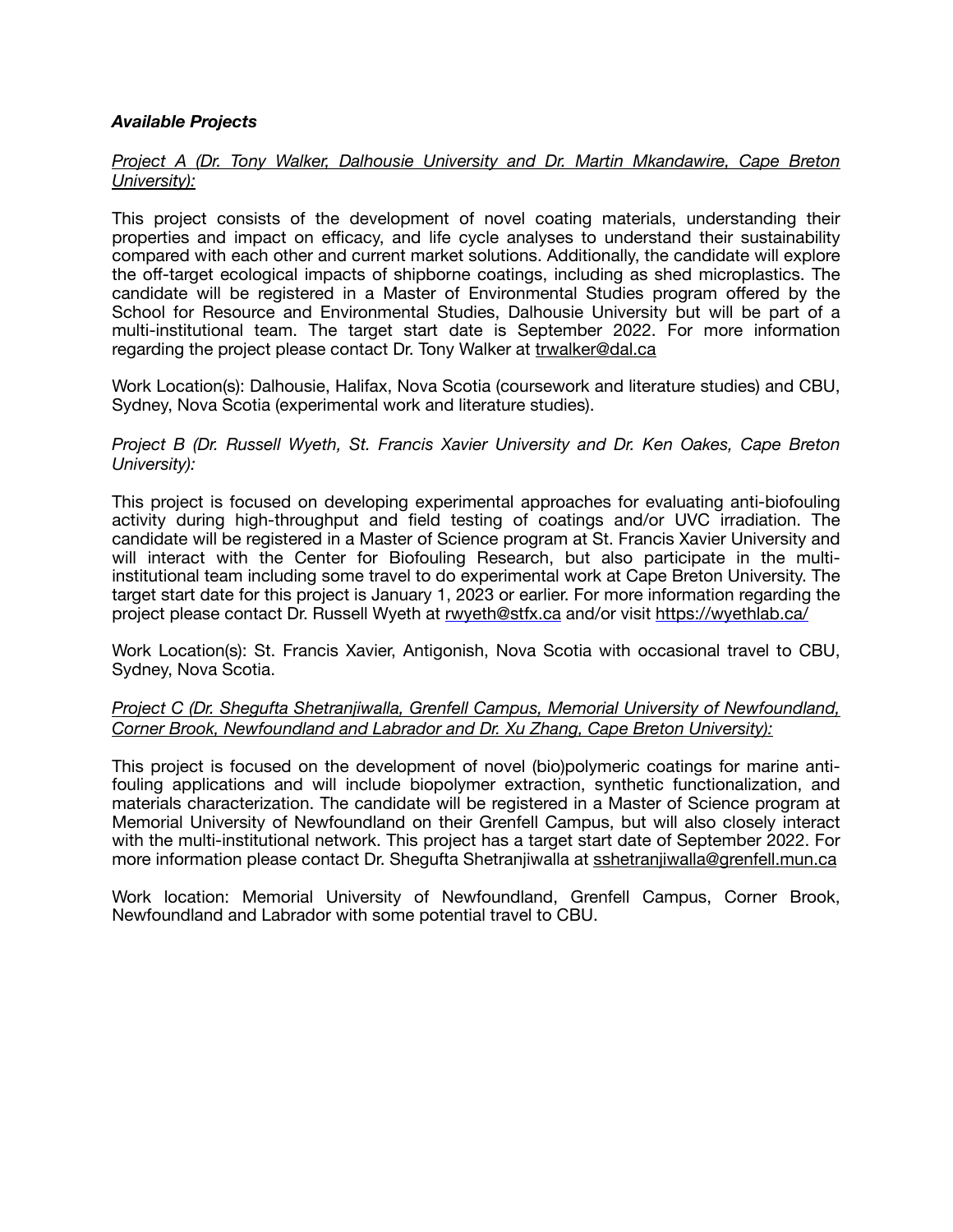#### *Equity, Diversity, and Inclusion Statement*

The research team is committed to minimizing barriers to participation by all candidates while maintaining a safe and productive work environment, e.g., modified or flexible work schedules for student parents or caregivers, access to assistive technologies for those with disabilities in consultation with university accessibility centers, and modification of work in consultation with candidates in the event of pregnancy. The team is approachable, supportive, and interested in your academic and professional development and will do their best to ensure that each candidate can meet their professional goals, grow their technical and professional skills, and gain expertise in their field of interest despite any challenges or difficulties that may arise.

# *Information for Applicants*

The closing date for applications is **Friday, June 17, 2022**.

For general inquiries please contact the Project Coordinator, Andrew Carrier at Andrew\_Carrier@cbu.ca

#### General Qualifications

Candidates must have completed a relevant BSc (Honours) program and meet any additional requirements of the graduate school to which they are applying (see links below). Successful candidates will have a strong record of academic achievement and accomplishment in one or more undergraduate research projects. Competitiveness for externally funded student scholarships is also an asset and students will be encouraged to apply for such support as appropriate.

All work will be performed in English, and applicants whose native language is not English should have a good command of speaking, listening, reading, and writing in English. Recent IELTS or TOFEL test results may be appended to your application and may be required for admission to the host institution.

#### Project A

The candidate should have a background in chemistry and an interest in the interface of chemistry, biology, and environmental science. Prior knowledge or experience in surface science, emulsions, nanotechnology, and/or microbiology are assets.

#### Project B

Scientific skills or expertise in any of the following would be beneficial: biofouling communities, marine fieldwork, digital image analysis, phycology, marine invertebrate zoology, aquatic biomechanics, or advanced statistical analyses with R.

#### Project C

The candidate should have chemical laboratory experience in polymer synthesis, and experience in NMR, FT-IR, and mass spectrometry. Knowledge of biopolymer extraction and other analytical techniques, including electrochemistry, is an asset.